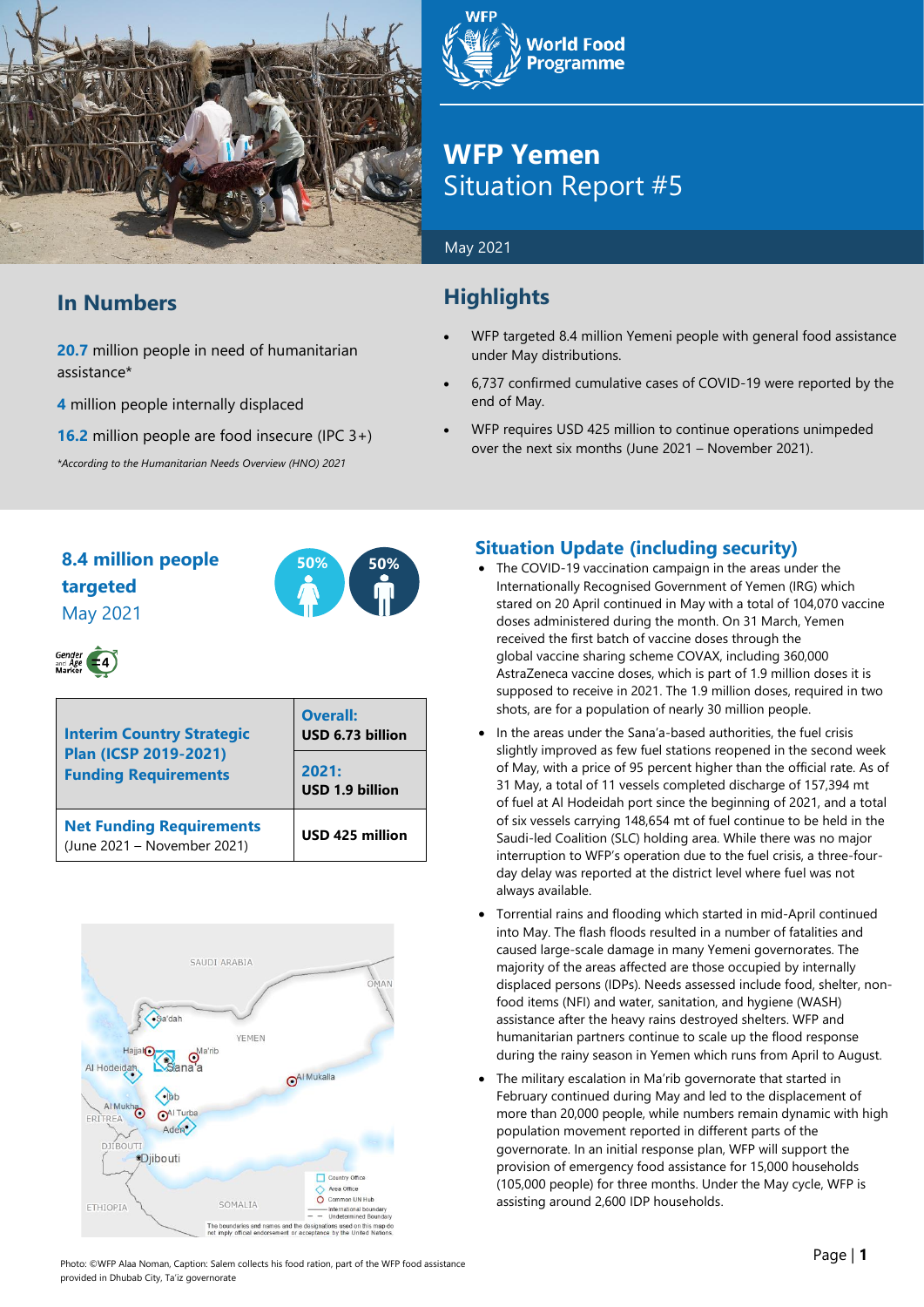#### **WFP Response**

- Under the May cycle, WFP targeted 8.4 million people with food assistance. Of these, 5.5 million people were targeted with in-kind food assistance, over 1.7 million people with commodity vouchers and more than 1.2 million people with cash-based transfers.
- Targeting and biometric registration activities in Yemen continued throughout May. By the end of May, over 1.72 million beneficiaries in IRG areas have been biometrically registered. In areas under the Sana'a-based authorities, following the start of biometric registration activities in Sana'a city in November 2020, WFP launched the provision of general food assistance through cash transfers. As of the end of May, nearly 50,000 people were biometrically registered and activities were completed in three districts in Sana'a city, with over 141,000 people retargeted within the first phase.

#### ودونية

#### **EXP** Livelihood and Resilience Projects

• In May, WFP reached over 107,800 beneficiaries with cash transfers for their participation in food assistance for assets (FFA). The participants worked in rehabilitating and constructing 400 assets during the month, including rural road rehabilitation, water harvesting schemes and agricultural projects. WFP started new livelihoods activities with one implementing partner in Amran and Sa'dah governorates, targeting 1,200 individuals, of which nearly 50 percent are women, with business trainings, start-up grants and referrals and coaching support over a period of two months.

#### **School Feeding Programme**

• No distributions were conducted during May as schools were closed for the summer break. The academic year (2021-2022) is scheduled to begin in September.

## **Nutrition Assistance**

• In May, WFP reached over 360,800 beneficiaries, 152,800 children aged 6 to 59 months and 208,000 pregnant and lactating women and girls (PLWG), with its Targeted Supplementary Feeding Programme (TSFP) to treat moderate acute malnutrition (MAM). For MAM prevention, WFP reached 130,800 children aged 6 to 23 months and 208,000 PLWG with its Blanket Supplementary Feeding Programme (BSFP).

# **Supply Chain**

- Under the May distribution cycle, WFP dispatched around 84,900 mt of mixed food commodities under the in-kind food assistance, and 3,300 mt under the nutrition activity. May cycle deliveries for commodity vouchers reached 66 percent by WFP contracted wholesalers with a total of 17,000 mt. The remaining balance is expected to be delivered by 15 June.
- Shipping operations have brought 79,500 mt of break bulk cereals and wheat flour into the country in May. Shipping also received 1,326 containers holding over 25,600 mt of mixed commodities.
- On behalf of UN agencies, WFP imported 39 containers holding various commodities.
- The delivery of around 43,600 mt of locally procured mixed food commodities continued during May. Additionally, the Supply Chain is on the process of establishing a Food Supply Agreement to supply and a total of 2,300 mt of high energy biscuits (HEB), which will be delivered starting July.



## **Clusters and Common Services**

#### **Food Security and Agriculture Cluster (FSAC)**

- The proposed enhanced vulnerability and targeting guidance was endorsed by the Technical Working Group, and the revision of the Minimum Food Basket (MFB) was completed during May.
- In May, FSAC convened a national cluster meeting on the first Yemen Humanitarian Fund (YHF) Standard Allocation, to ensure that all vulnerable groups in Yemen are adequately assisted and their needs adequately reflected in humanitarian programmes.

## **Logistics Cluster**

- In May, the Logistics Cluster has received around 90  $m<sup>3</sup>$  of cargo in common storage on behalf of four partners and transported by road over 30 m<sup>3</sup> of cargo on behalf of two partners.
- Through its different activities, the Logistics Cluster supported 13 partners during May.

#### **Emergency Telecommunications Cluster (ETC)**

• In May, the ETC started the process of reactivating the ETC hub in Action Against Hunger Organization, as well as the work on extending the network infrastructure for providing ETC internet connectivity to the new WHO guesthouse.

#### **Bilateral Service Provision (BSP)**

• In May, BSP delivered around 2.6 million litres of fuel to WHO and UNICEF to support the uninterrupted services of hospitals and local water and sanitation services. Additionally, BSP continued to extend its support to partners by shipping over 550  $m<sup>3</sup>$  of medical supplies by sea on behalf of UN agencies. Around 20,000 litres of fuel were delivered to NGOs and UN facilities.

### **Resourcing Update**

Based on the Interim Country Strategic Plan, WFP urgently needs an additional USD 425 million to ensure operations can continue unimpeded over the next six months as per the following:

| <b>Activity</b>                                | <b>Funding requirement in USD</b> |
|------------------------------------------------|-----------------------------------|
| General Food Assistance                        | 287 million                       |
| Nutrition                                      | 98 million                        |
| School Feeding                                 |                                   |
| Livelihoods                                    | 27 million                        |
| <b>UNHAS</b>                                   | 9 million                         |
| Logistics Cluster                              | 4 million                         |
| Emergency<br><b>Telecommunications Cluster</b> | 0.01 million                      |